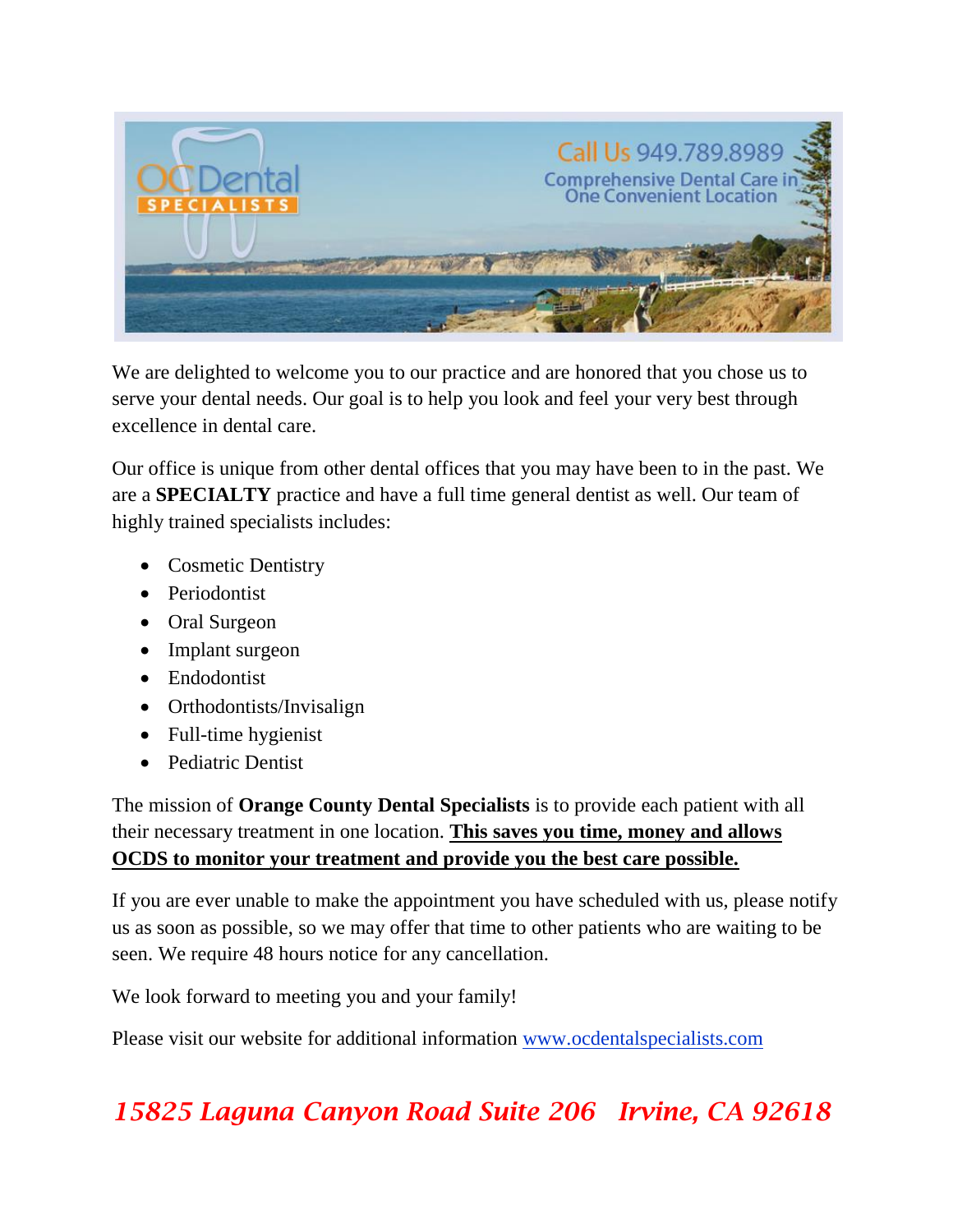

| <b>PERSONAL INFORMATION:</b> $\Box$ Mrs. $\Box$ Ms. $\Box$ Miss $\Box$ Mr.                                                                                                                                                           |                                           |                                                                           |                              |
|--------------------------------------------------------------------------------------------------------------------------------------------------------------------------------------------------------------------------------------|-------------------------------------------|---------------------------------------------------------------------------|------------------------------|
|                                                                                                                                                                                                                                      |                                           |                                                                           |                              |
|                                                                                                                                                                                                                                      |                                           |                                                                           |                              |
| Home Phone: $(\_\_\_\_)$ $\_\_\_\_\_\_\_\$ Work: $(\_\_\_\_)$ $\_\_\_\_\_\_\_\_$ Cell: $(\_\_\_\_)$ $\_\_\_\_\_\_\_\_\_\_\_\_\_\_$                                                                                                   |                                           |                                                                           |                              |
| <b>Email:</b> $\Box$ <b>Email:</b> $\Box$ <b>Email:</b> $\Box$ <b>Example 2.1 W Email:</b> $\Box$ <b>Example 2.1 W Example 2.1 W Example 2.2 EXAMPLE 2.2 EXAMPLE 2.2 EXAMPLE 2.2 EXAMPLE 2.2 EXAMPLE 2.2 EXAMPLE 2.2 EXAMPLE 2.2</b> |                                           |                                                                           |                              |
|                                                                                                                                                                                                                                      |                                           |                                                                           |                              |
| Male $\Box$ Female $\Box$                                                                                                                                                                                                            |                                           | Marital Status: Single $\Box$ Married $\Box$ Divorced $\Box$ Widow $\Box$ |                              |
|                                                                                                                                                                                                                                      |                                           |                                                                           |                              |
|                                                                                                                                                                                                                                      |                                           |                                                                           |                              |
| <b>DENTAL INSURANCE INFORMATION:</b>                                                                                                                                                                                                 |                                           |                                                                           |                              |
| Dental Insurance Company: ____________________________ ID Number: __________________________________                                                                                                                                 |                                           |                                                                           |                              |
|                                                                                                                                                                                                                                      |                                           |                                                                           |                              |
|                                                                                                                                                                                                                                      |                                           |                                                                           |                              |
| <b>MEDICAL/DENTAL HISTORY</b>                                                                                                                                                                                                        |                                           |                                                                           |                              |
| Are you required to take antibiotics before any dental treatment $\square$ Yes $\square$                                                                                                                                             |                                           | No                                                                        |                              |
| When was your last complete dental check-up and cleaning: 2003. The matter of the state of the state of the state of the state of the state of the state of the state of the state of the state of the state of the state of t       |                                           |                                                                           |                              |
| Have you ever been treated for periodontal disease (gum disease, pyorrhea, trench mouth) $\Box$ Yes                                                                                                                                  |                                           |                                                                           | $\Box$ No                    |
| Name, Address, Phone Number of your medical physician:                                                                                                                                                                               |                                           |                                                                           |                              |
|                                                                                                                                                                                                                                      |                                           |                                                                           |                              |
| Do you snore? YES NO                                                                                                                                                                                                                 |                                           | Do you find it difficult to stay awake during the day?                    | <b>YES</b><br>N <sub>O</sub> |
| Do you lack energy in the morning? YES NO Do you awaken from sleep gasping for air? YES NO                                                                                                                                           |                                           |                                                                           |                              |
| Are you required to take antibiotics before any dental treatment due to a heart murmur or mitral valve<br>prolapse?                                                                                                                  | <b>YES</b><br>N <sub>O</sub><br><b>or</b> | Do you wear a Night Guard?                                                | YES or NO                    |
| Are you allergic to Latex?                                                                                                                                                                                                           | <b>YES</b><br>N <sub>O</sub><br>or        | (TMJ) or joint problems                                                   | YES or NO                    |
| <b>Mouth/Teeth:</b> Do you have or have you had:                                                                                                                                                                                     |                                           |                                                                           |                              |
| <b>Bleeding, sore gums</b>                                                                                                                                                                                                           | YES or NO                                 | Loose teeth                                                               | YES or NO                    |
| <b>Clenching/grinding</b>                                                                                                                                                                                                            | YES or NO                                 | <b>Clicking or popping jaws</b>                                           | YES or NO                    |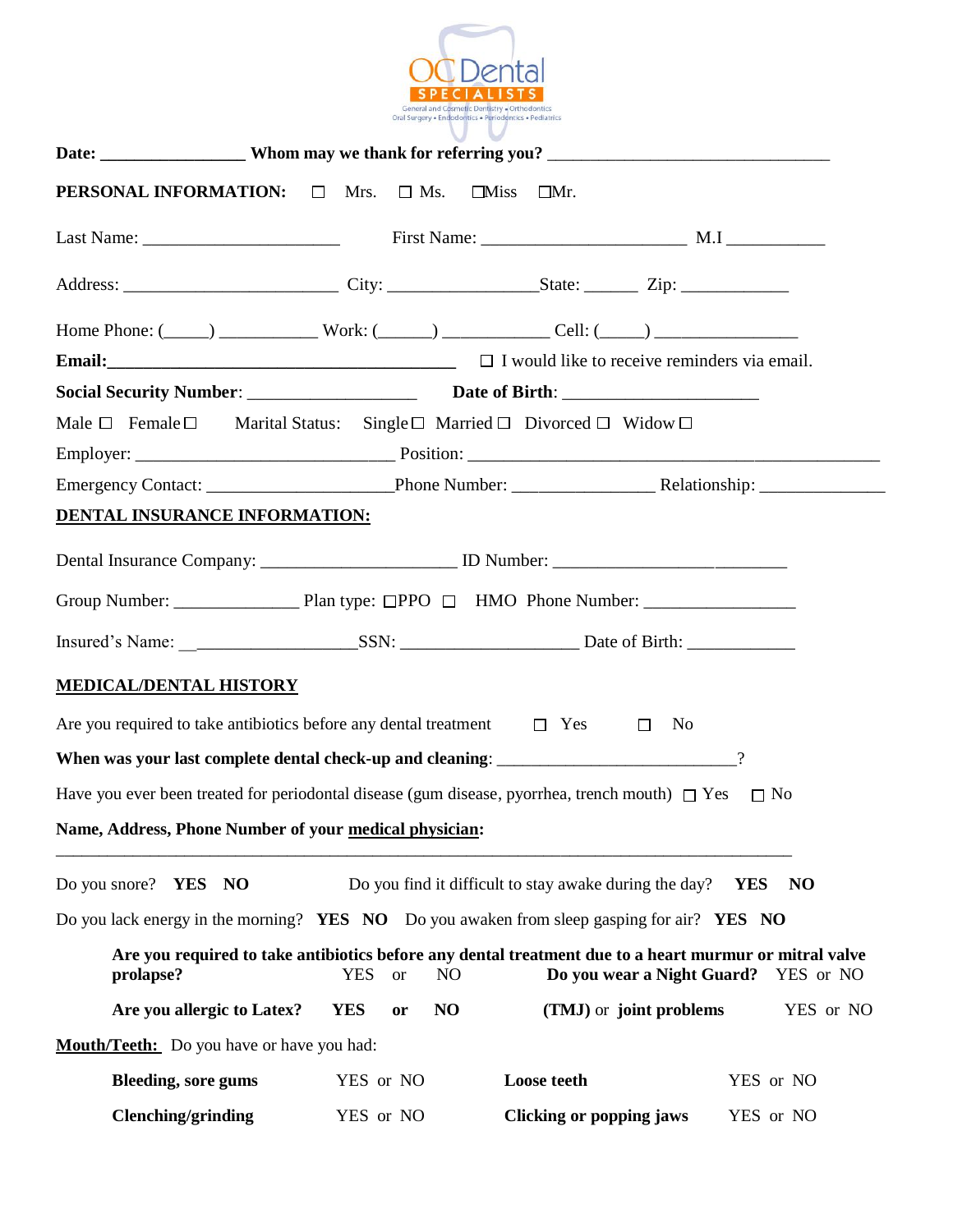#### **Medications:**

#### **Are you taking any of the following (Please provide us a list of medications you are currently taking)**

| Antibiotics, sulfa drugs                                                                                 |
|----------------------------------------------------------------------------------------------------------|
| Anticoagulants; (blood thinners, Coumadin, Aspirin, etc)                                                 |
| Medicine for high blood pressure                                                                         |
| <b>Steroids</b>                                                                                          |
| Antihistamines, Aspirin                                                                                  |
| Medication to treat diabetes                                                                             |
| Phen-Fen: _____________ How long ago was your last heart exam:                                           |
| Please list all the medications you are currently taking. Include the dosage, how often, and the reason. |

**Allergies:\_\_\_\_\_\_\_\_\_\_\_\_\_\_\_\_\_\_\_\_\_\_\_\_\_\_\_\_\_\_\_\_\_\_\_\_\_\_\_\_\_\_\_\_\_\_\_\_\_\_\_\_\_\_\_\_\_\_\_\_\_\_\_\_\_\_\_\_\_\_\_\_\_\_\_\_\_\_\_\_\_\_\_\_\_\_\_\_\_**

### **I. Circle Appropriate Answer (leave blank if you do not understand the question):**

| Yes | N <sub>0</sub> | Have you been hospitalized or had a serious illness in the last three years? |     |                |                             |  |  |
|-----|----------------|------------------------------------------------------------------------------|-----|----------------|-----------------------------|--|--|
| Yes | No             | Have you had problems with your prior dental treatment?                      |     |                |                             |  |  |
| Yes | N <sub>0</sub> | Are you in pain now? Please explain                                          |     |                |                             |  |  |
| Yes | N <sub>o</sub> | Dizziness?                                                                   | Yes | N <sub>0</sub> | Headaches?                  |  |  |
| Yes | N <sub>0</sub> | Recent weight loss, fever, night sweats?                                     | Yes | N <sub>o</sub> | Fainting spells?            |  |  |
| Yes | N <sub>o</sub> | Persistent cough, coughing up blood?                                         | Yes | N <sub>o</sub> | Blurred vision?             |  |  |
| Yes | N <sub>0</sub> | Bleeding Problems, bruising easily?                                          | Yes | N <sub>0</sub> | Seizures?                   |  |  |
| Yes | N <sub>0</sub> | Sinus Problems?                                                              | Yes | N <sub>o</sub> | Excessive thirst?           |  |  |
| Yes | No             | Difficulty Swallowing?                                                       | Yes | No             | Frequent urination?         |  |  |
| Yes | No             | Frequent vomiting, nausea?                                                   | Yes | No             | Dry Mouth?                  |  |  |
| Yes | N <sub>o</sub> | Heart Disease?                                                               | Yes | N <sub>0</sub> | AIDS?                       |  |  |
| Yes | No             | Heart attack, heart defects?                                                 | Yes | No             | Tumors, cancer?             |  |  |
| Yes | N <sub>o</sub> | Heart murmurs?                                                               | Yes | N <sub>o</sub> | Arthritis, rheumatism?      |  |  |
| Yes | N <sub>0</sub> | Stroke, hardening of arteries?                                               | Yes | N <sub>0</sub> | Skin disease?               |  |  |
| Yes | No             | High blood pressure?                                                         | Yes | N <sub>o</sub> | Anemia?                     |  |  |
| Yes | No             | Hepatitis, other liver disease?                                              | Yes | N <sub>0</sub> | Herpes?                     |  |  |
| Yes | N <sub>o</sub> | Stomach problems?                                                            | Yes | N <sub>0</sub> | Kidney/bladder disease?     |  |  |
| Yes | N <sub>o</sub> | Allergies to: Drugs, foods, medication, latex?                               | Yes | N <sub>0</sub> | Thyroid or adrenal disease? |  |  |
| Yes | No             | Family history of: diabetes, heart problems,<br>tumors?                      | Yes | N <sub>0</sub> | Diabetes?                   |  |  |
| Yes | No             | Psychiatric care?                                                            | Yes | No             | Hospitalization             |  |  |
| Yes | N <sub>o</sub> | Radiation treatment?                                                         | Yes | N <sub>0</sub> | Blood transfusions?         |  |  |
| Yes | N <sub>o</sub> | Chemotherapy?                                                                | Yes | No             | Surgeries?                  |  |  |
| Yes | N <sub>o</sub> | Prosthetic heart valve?                                                      | Yes | No             | Asthma, TB, emphysema?      |  |  |
| Yes | No             | Artificial joint?                                                            | Yes | No             | Tobacco in any form?        |  |  |
| Yes | N <sub>o</sub> | <b>Recreational Drugs?</b>                                                   | Yes | N <sub>0</sub> | Alcohol?                    |  |  |
| Yes | No             | Are you or could you be pregnant or nursing?                                 | Yes | N <sub>0</sub> | Taking birth control pills? |  |  |

The information above is current and accurate. I have listed all medications I am currently taking and listed all products that I am allergic to. I understand that it is my responsibility to notify the office of any changes in intake or allergies.

**Patient Signature: \_\_\_\_\_\_\_\_\_\_\_\_\_\_\_\_\_\_\_\_\_\_\_\_\_\_\_\_\_\_\_\_\_\_\_\_\_\_\_\_\_\_\_\_\_\_\_ Date: \_\_\_\_\_\_\_\_\_\_\_\_\_\_\_\_\_\_\_**